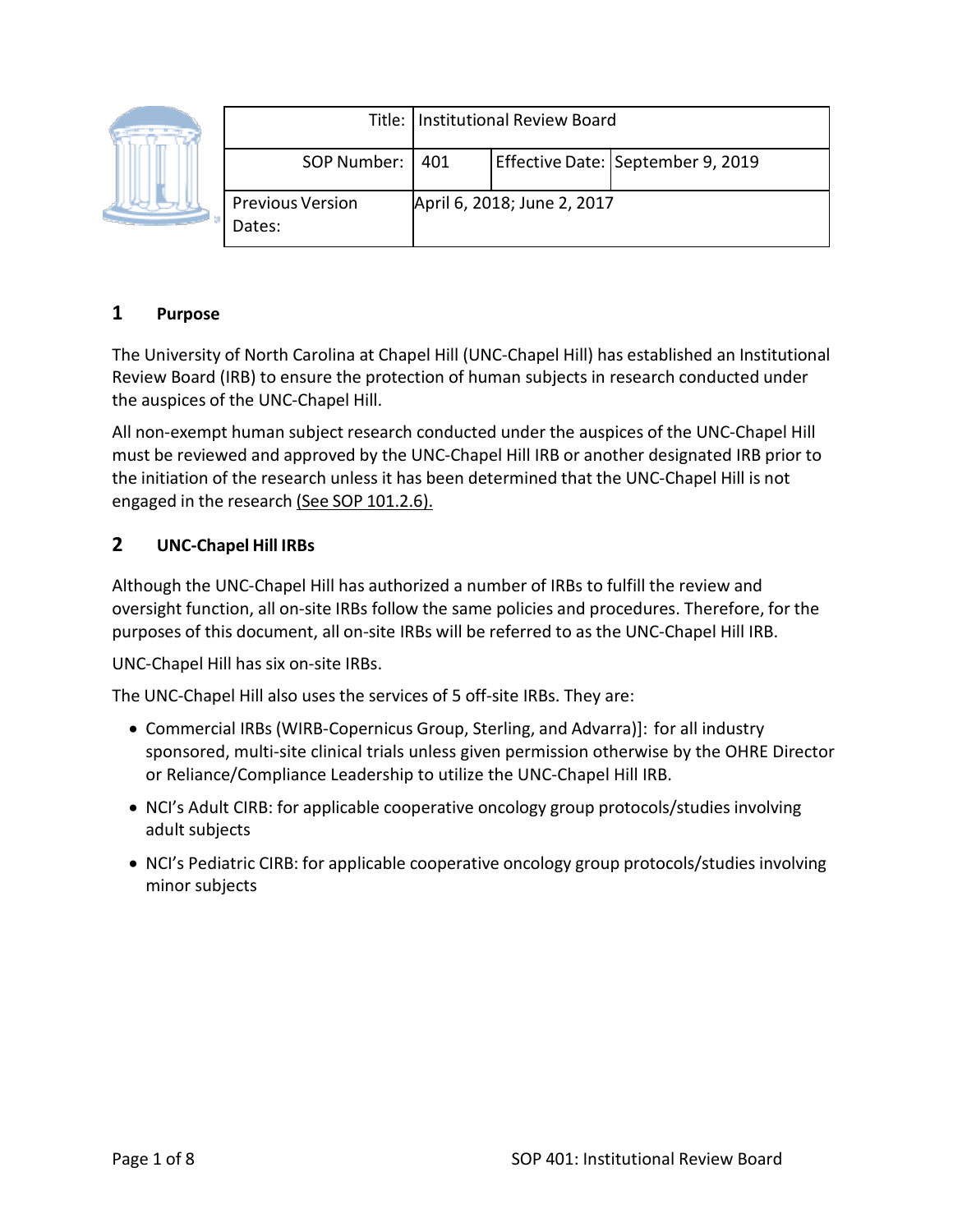The authorized off‐site IRBs that serve as the IRB‐of‐record for the UNC‐Chapel Hill have the same authority as the on-site IRBs and all determinations and findings of the off-site IRBs are equally binding on all research under the auspices of the organization.

## **2.1 IRB Authority**

The IRB derives its authority from the UNC-Chapel Hill policy, as cited in Section SOP 101.2.2. Under the federal regulations, IRBs have the authority:

- 1. To approve, require modifications to secure approval, or disapprove all human subjects research activities overseen and conducted under the auspices of the UNC‐Chapel Hill;
- 2. To require that informed consent be obtained and documented in accordance with regulatory requirements unless the criteria for the waiver or alteration of such requirements has been satisfied and approved by the IRB. The IRB may require that information, in addition to that specifically mentioned in the regulations, be given to the subjects when in the IRB's judgment the information would meaningfully add to the protection of the rights and welfare of subjects;
- 3. To conduct continuing review of research at intervals appropriate to the degree of risk of the research, but not less than once per year;
- 4. To suspend or terminate approval of research not being conducted in accordance with the IRB's requirements or that has been associated with unexpected serious harm to participants;
- 5. To observe, or have a third party observe, the consent process; and
- 6. To observe, or have a third party observe, the conduct of the research.

The IRB functions independently. Attempts to coerce or otherwise unduly influence the actions of the IRB are forbidden by policy, and are to be reported as described in Section 4.7. Likewise, the IRB must remain free from the influence of financial and other organizational interests. No individual with responsibility for the business and financial interests of the organization may serve on the IRB, for example, individuals such as staff from the Office of Sponsored Research, staff from the Office of Industry contracting or other similar individuals. Individuals who are responsible for business development are prohibited from carrying out day‐to‐day operations of the review process.

Research that has been reviewed and approved by the IRB may be subject to review and disapproval by officials of the organization such as the Institutional Official or any other administrators. However, those officials may NOT approve research if it has not been approved or has been disapproved by the IRB. Reviewing officials may strengthen requirements and/or conditions or add other modifications before approval or may require approval by an additional ancillary committee. Previously approved research proposals and/or consent forms must be re‐approved by the IRB before initiating any changes or modifications that result from such additional reviews/approvals.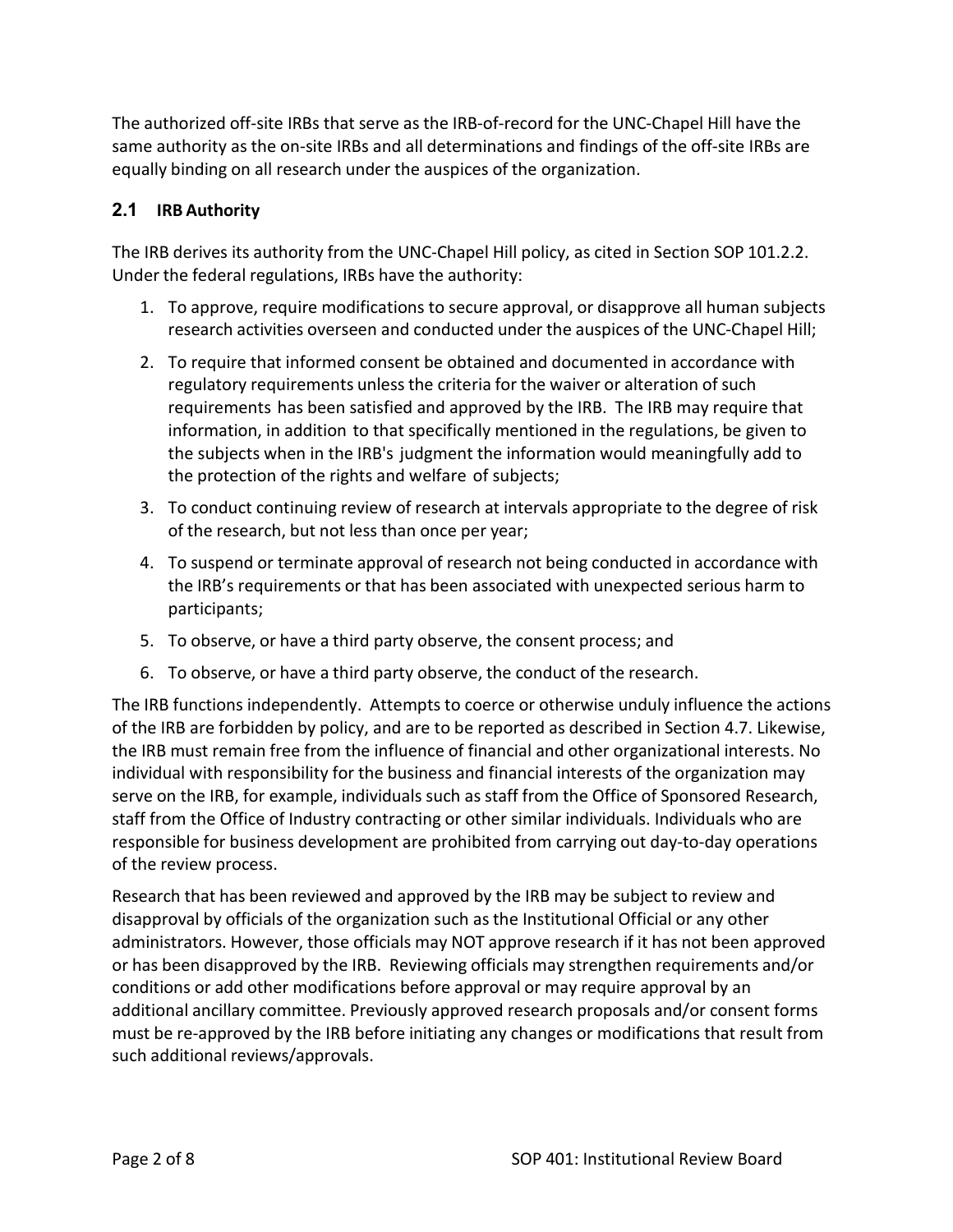#### **2.2 Roles and Responsibilities**

#### **2.2.1 Chair of the IRB**

The UNC‐Chapel Hill Institutional Official (IO), in consultation with the Director of the OHRE, appoints a Chair and may appoint a Co-Chair or Vice Chair of the IRB to serve for a renewable [3-year] terms. Any change in appointment, including reappointment or removal, requires written notification. A Co-Chair's roles and responsibilities are the same as a Chair.

The IRB Chair should be a highly respected individual, from within the UNC‐Chapel Hill fully capable of managing the IRB, and the matters brought before it with fairness and impartiality. The task of making the IRB a respected part of the research community falls primarily on the shoulders of the Chair. The IRB must be perceived to be fair, impartial and immune to pressure by administration, the investigators whose research plans are brought before it, and other committees and professional and nonprofessional offices/sources.

The IRB Chair is responsible for conducting the meetings, conducting expedited reviews and may serve as signatory for correspondence generated by the IRB.

The IRB Chair is authorized to take immediate action to suspend a study or studies if information is presented regarding subject safety or for any other reason where such action would be deemed appropriate. Such action requires subsequent notice to and review by the convened IRB.

The IRB Chair may designate other experienced IRB members to perform duties such as expedited reviews and other IRB functions.

The IRB Chair advises the Institutional Official and the Director of the OHRE about IRB member performance and competence.

The performance of IRB Chair will be reviewed on an annual basis by the OHRE in consultation with the Institutional Official. Feedback from this evaluation will be provided to the Chair. If the Chair is not acting in accordance with the IRB's mission, or following these policies and procedures, has an undue number of absences, or not fulfilling the responsibilities of the Chair, he/she may be removed.

## **2.2.2 Vice Chair of the IRB**

The Vice Chair serves as the Chair of the IRB in the absence of the Chair and has the same qualifications, authority, and duties as the Chair.

The performance of IRB Vice Chair will be reviewed on an annual basis by the OHRE Director in consultation with the Institutional Official. Feedback from this evaluation will be provided to the Chair. If the Chair is not acting in accordance with the IRB's mission, or following these policies and procedures, has an undue number of absences, or not fulfilling the responsibilities of the Chair, he/she may be removed.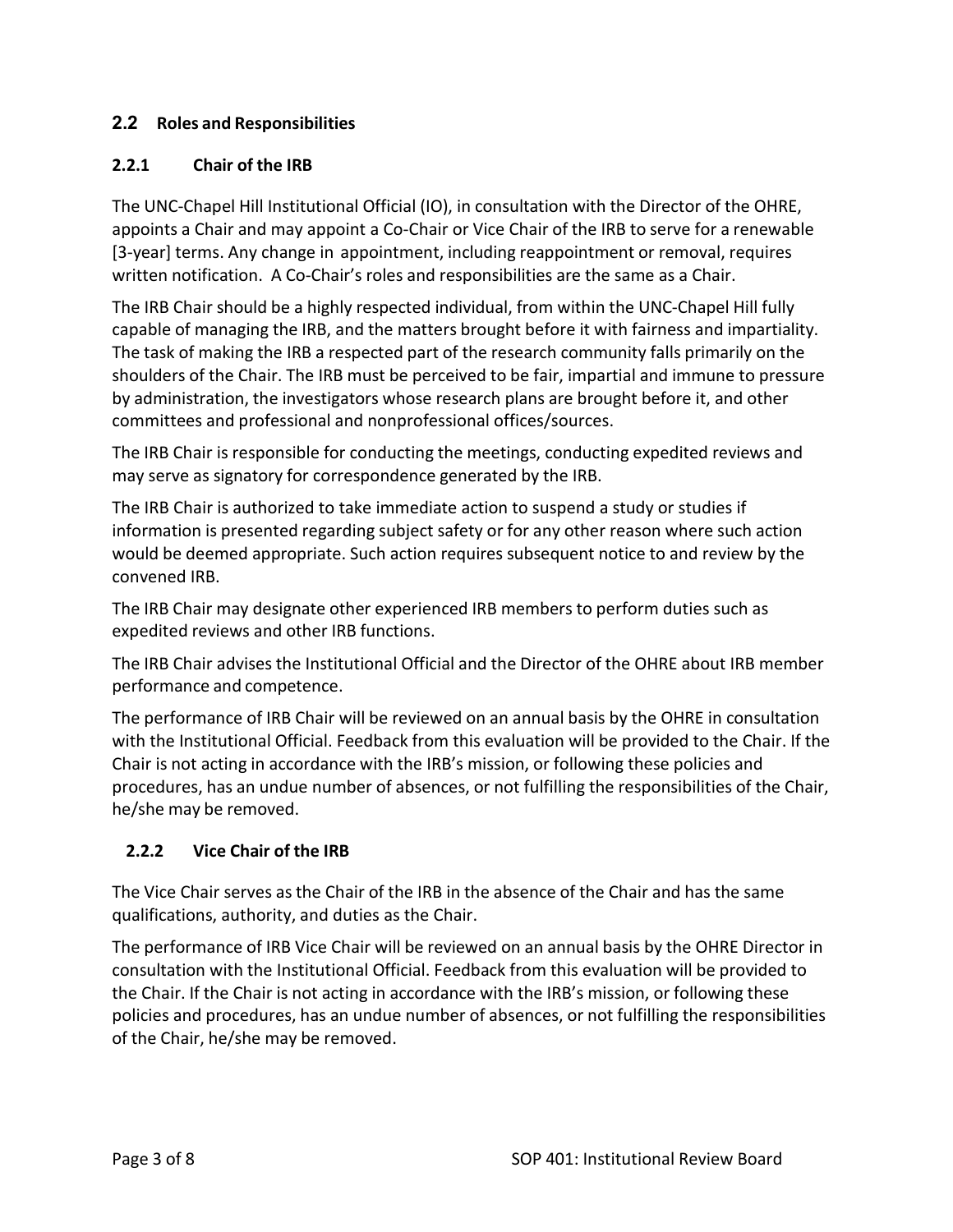#### **2.2.3 IRB Members**

The role of an IRB member is to ensure that human research activities comply with federal regulations, state and local laws, and organizational policies and procedures, by:

- 1. Completing member education and training, both initial and on‐going (See SOP 301.2.1).
- 2. Maintaining the confidentiality of IRB deliberations and research review by the IRB.
- 3. Conducting and documenting reviews of assigned research in a timely fashion.
- 4. Attending IRB meetings as scheduled.
	- a. Members should attend all meetings for which they are scheduled. If a member is unable to attend a scheduled meeting, they should inform the IRB Chair, Vice Chair, or an IRB Office staff member.
	- b. If an IRB member is to be absent for an extended period of time, he or she must notify the IRB as soon as possible in advance so that an appropriate alternate/replacement can be obtained. If the member has a designated alternate, the alternate can serve during the primary member's absence.
- 5. Recusing self from final deliberations and vote when s/he has a conflict of interest
- 6. Participating in subcommittees of the IRB if requested and available.
- 7. Conduct themselves in a professional and collegial manner.

The performance of IRB members will be reviewed on an annual basis by the IRB Chair and the OHRE Director. IRB members will receive formal documented feedback on the results of this review. Members who are not acting in accordance with the IRB's mission or not following policies and procedures or who have an undue number of absences may be removed.

## **2.2.4 Alternate members**

The appointment and function of alternate members is the same as that for primary IRB members. An alternate's expertise and perspective should be comparable to those of the primary member. The role of the alternate member is to serve as a voting member of the IRB when the regular member is unavailable to attend a convened meeting. When an alternate member substitutes for a primary member, the alternate member will receive and review the same materials prior to the IRB meeting that the primary member received or would have received.

The IRB roster identifies the primary member(s) or class of members (e.g., physician scientist) for whom each alternate member may substitute. The alternate member will not be counted toward meeting quorum as a voting member unless he/she is substituting for the primary member. The IRB minutes will document when an alternate member replaces a primary member.

Experienced alternate members may be designated by the Chair to conduct expedited reviews.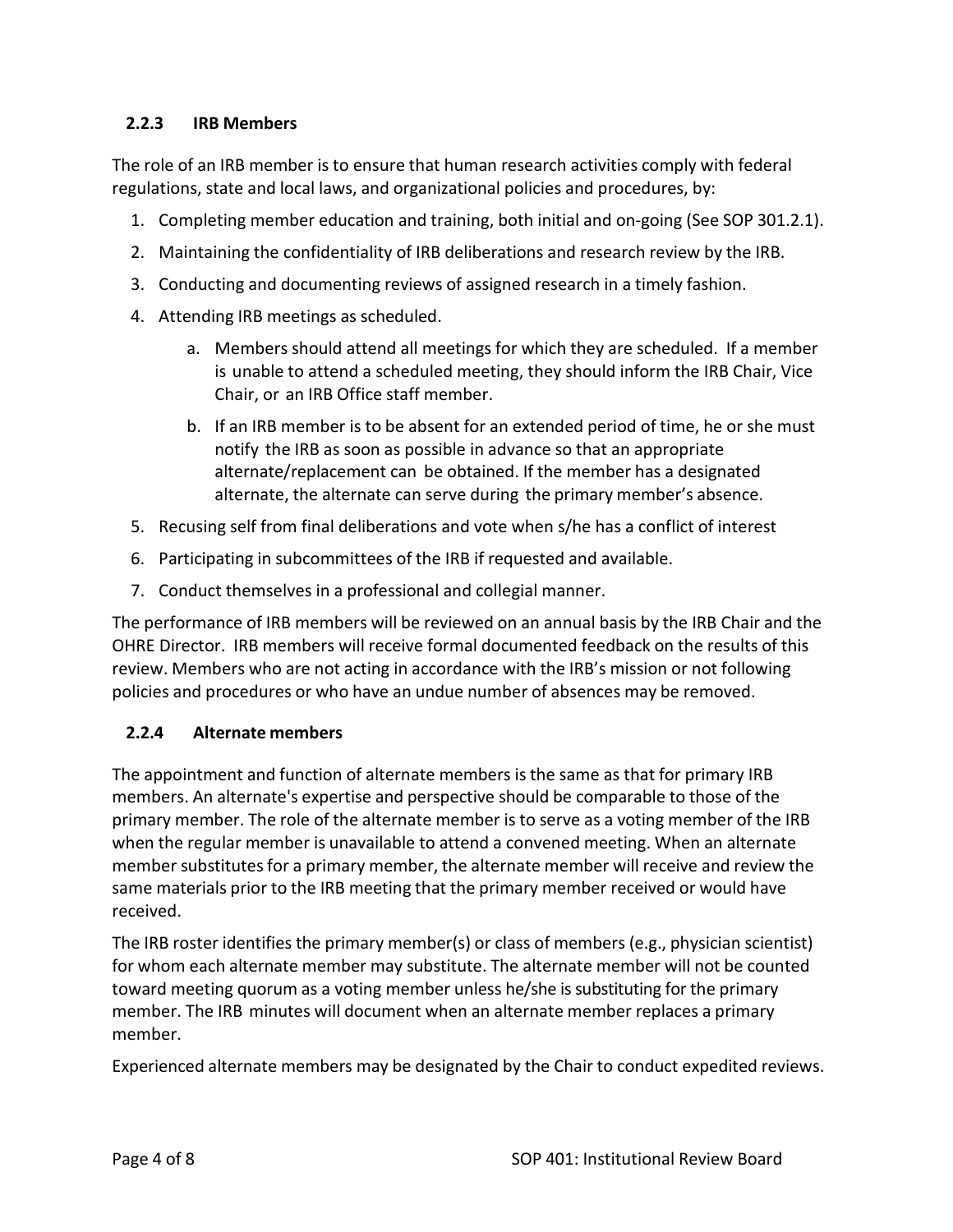## **2.2.5 Subcommittees of the IRB**

The IRB Chair, in consultation with the OHRE Director, may designate one or more other IRB members to a subcommittee of the IRB to perform duties, as appropriate, and undertake other IRB functions, and to make recommendations to the IRB (e.g., to supplement the IRB's initial review, continuing review, review of modifications, and/or review of reports of unanticipated problems or of serious or continuing non‐compliance). The IRB Chair, in consultation with the OHRE Director, will appoint IRB members to serve on each IRB Subcommittee created under this Section. The number and composition of the IRB Subcommittee members shall depend on the scope of duties delegated by the IRB Chair to such IRB Subcommittee (e.g., making recommendations, conducting an inquiry, etc.). Any such Subcommittee cannot approve research that requires approval at a convened IRB meeting.

## **2.3 IRB Membership**

The structure and composition of the UNC‐Chapel Hill IRB is appropriate to the amount and nature of the research that is reviewed. Every effort is made to have member representation that has an understanding of the areas of specialty that encompasses most of the research performed at the UNC‐Chapel Hill.

The IRB will include members who are knowledgeable about and experienced working with vulnerable populations that typically participate in the UNC‐Chapel Hill research.

The IRB must promote respect for its advice and counsel in safeguarding the rights and welfare of human subjects; and possess the professional competence necessary to review specific research activities. The UNC‐Chapel Hill has procedures (See SOP 701.2.2.3) that specifically outline the requirements of research plan review by individuals with appropriate scientific or scholarly expertise. A member of the IRB may fill multiple membership position requirements for the IRB.

## **2.4 Composition of the IRB**

- 1. The IRB will have at least five members with varying backgrounds to promote complete and adequate review of research activities commonly conducted by the organization.
- 2. The IRB will be sufficiently qualified through the experience and expertise of its members, and the diversity of the members, including consideration of race, gender, and cultural backgrounds and sensitivity to such issues as community attitudes, to promote respect for its advice and counsel in safeguarding the rights and welfare of human subjects.
- 3. In addition to possessing the professional competence necessary to review specific research activities, the IRB will be able to ascertain the acceptability of proposed research in terms of organizational commitments and regulations, applicable law, and standards of professional conduct and practice. The IRB will therefore include persons knowledgeable in these areas.
- 4. If the IRB regularly reviews research that involves a vulnerable category of subjects (e.g.,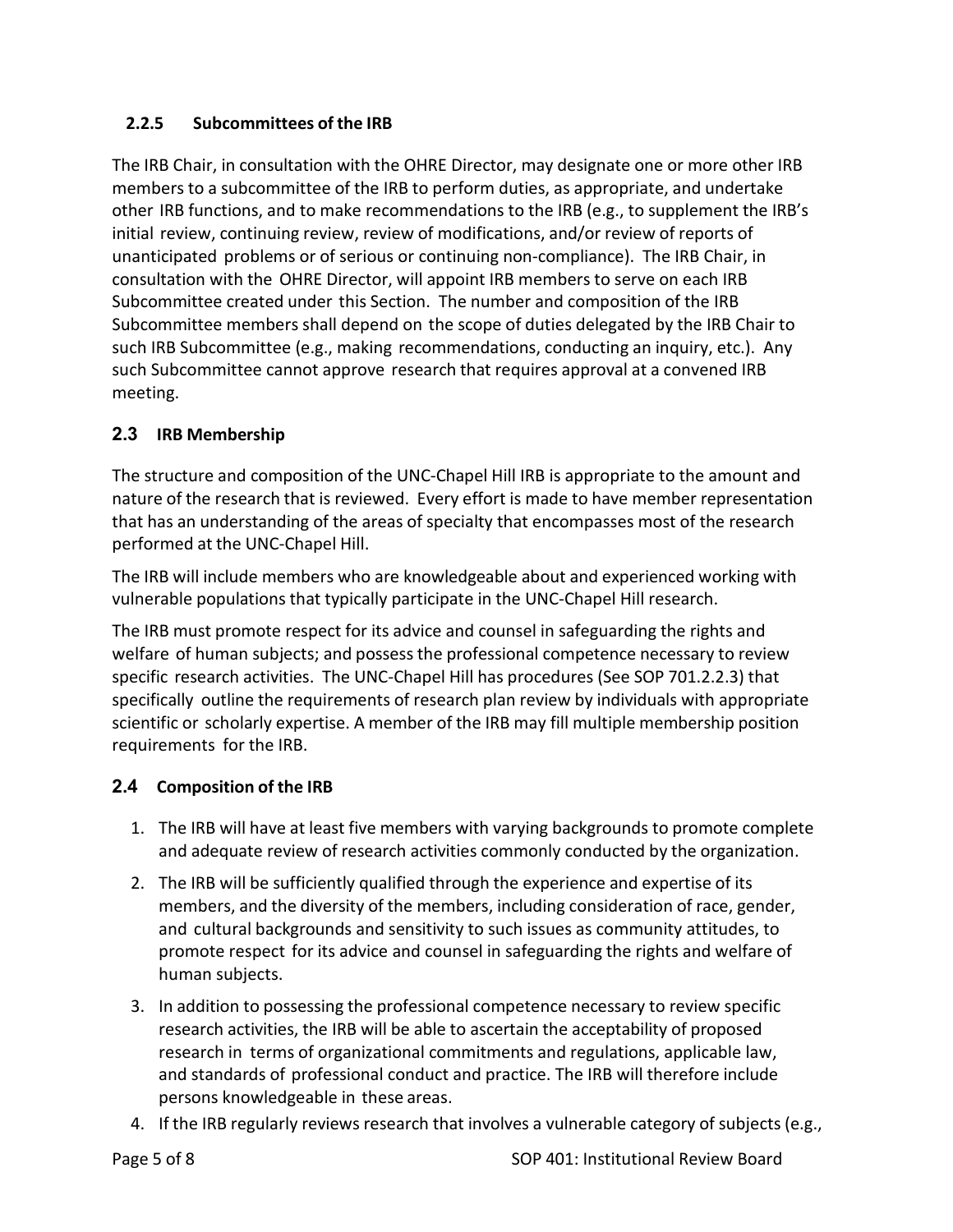children, prisoners, pregnant women, or handicapped or mentally disabled persons, consideration will be given to the inclusion of one or more individuals on the IRB, who are knowledgeable about and experienced in working with these subjects.

- 5. Every nondiscriminatory effort will be made to ensure that the IRB does not consist entirely of men or entirely of women, including the organization's consideration of qualified persons of both sexes, so long as no selection is made to the IRB solely on the basis of gender. The IRB shall not consist entirely of members of one profession.
- 6. The IRB includes at least one member whose primary concerns are in scientific areas and at least one member whose primary concerns are in nonscientific areas.
- 7. The IRB includes at least one member who is not otherwise affiliated with the organization and who is not part of the immediate family of a person who is affiliated with the organization.
- 8. The IRB includes at least one member who represents the general perspective of participants.
- 9. One member may satisfy more than one membership category.
- 10. The IRB Chair and Vice‐Chair are voting members of the IRB.
- 11. The Director and staff of the UNC‐Chapel Hill IRB Office may be voting members of the IRB.

On an annual basis, the IRB Chairs and the OHRE Director shall review the membership and composition of the IRB to determine if they continue to meet regulatory and organizational requirements. Members will receive documented feedback on their performance as reviewers following this annual review.

## **2.5 Appointment of Members to the IRB**

When the IRB Chair, Vice Chair and/or the Director of the IRB Office, identifies a need for a new, replacement, or alternate member, they send the names of candidates to the IRB Office. Department Chairs and others may forward nominations to the Institutional Official or to the OHRE Director.

The final decision in selecting a new member is made by the Institutional Official, in consultation with the OHRE Director and IRB Chair.

Initial appointments are made for a one‐year term. Subsequent appointments are made for a renewable three‐year period of service. Any change in appointment, including reappointment or removal before the end of a member'sterm, requires written notification. Members may resign by written notification to the Chair, Manager or Director.

## **2.6 IRB Registration Updates**

Changes in IRB membership will be reported to FDA and OHRP as follows: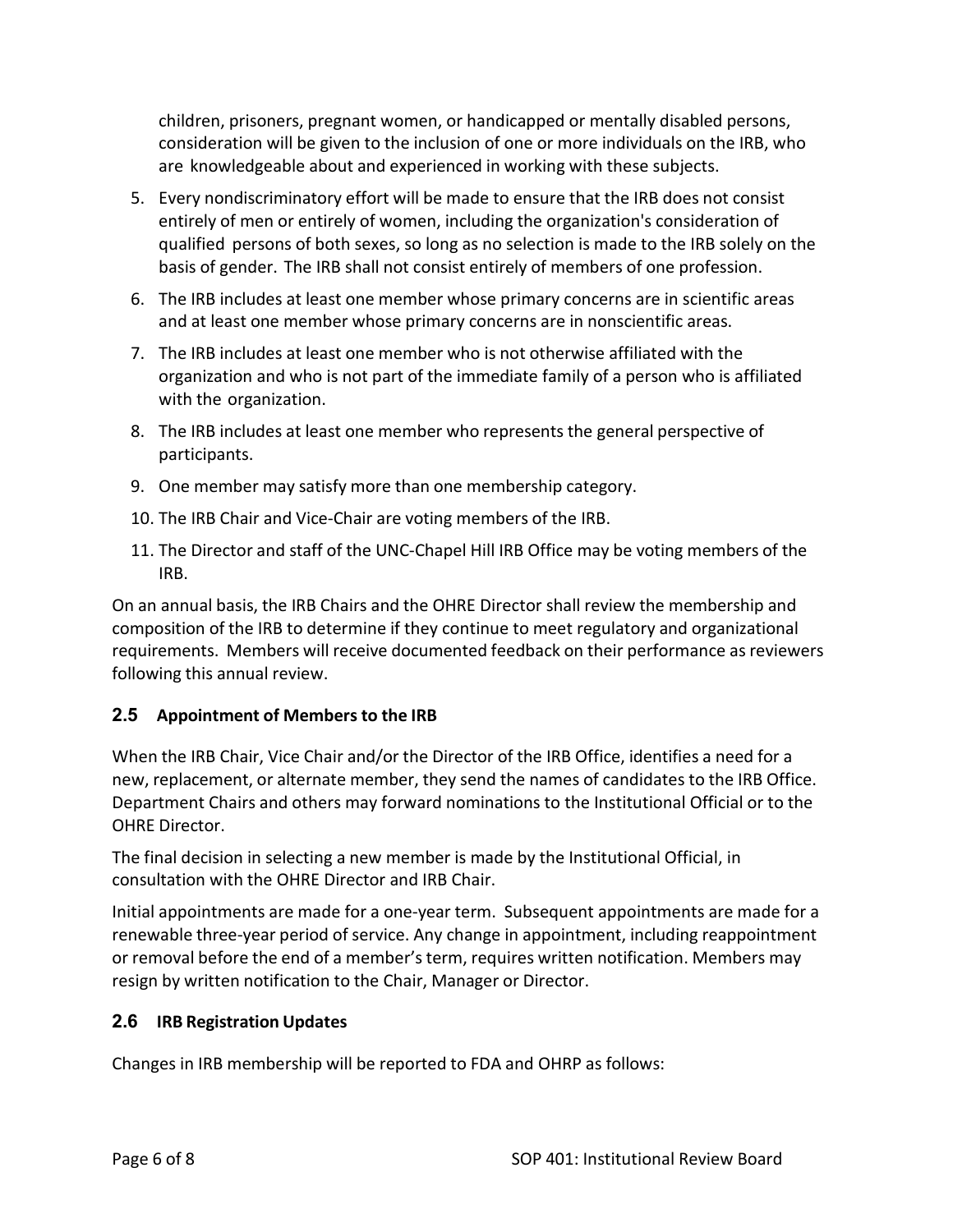- 1. A UNC‐Chapel Hill decision to disband a registered IRB that it is operating will be reported in writing within 30 days after permanent cessation of the IRB's review of DHHS‐ conducted or –supported research.
- 2. If an FDA‐regulated IRB decides to review additional types of FDA‐regulated products (e.g., to review device studies if it only reviewed drug studies previously) or to discontinue reviewing clinical investigations regulated by FDA, it must report this within 30 days of the change.
- 3. Within 90 days after changes regarding the contact person who provided the IRB registration information or the IRB Chair.
- 4. To register any additional IRB before it is designated under an FWA and reviews research conducted or supported by DHHS or regulated by FDA.
- 5. Within 90 days of a change in the membership roster if that IRB is designated under an FWA.

# **2.7 Use of Consultants**

When necessary, the IRB Chair or the OHRE Director may solicit individuals from the organization or the research community with competence in special areas to assist in the review of issues or research plans, which require appropriate scientific or scholarly expertise beyond or in addition to that available on the IRB. The IRB Office will ensure that all relevant materials are provided to the outside reviewer prior to the convened meeting.

Written statements from consultants will be kept in the IRB records. Key information provided by consultants at meetings will be documented in the minutes. Written reviews provided by the outside reviewer will be filed with the study records.

The OHRE Director reviews the conflicting interest policy for IRB members with consultants and consultants must confirm that they do not have a conflict of interest prior to review. Individuals who have a conflicting interest or whose spouse or immediate family members have a conflicting interest in the sponsor of the research will not be invited to provide consultation.

The consultant's findings will be presented to the convened board for consideration either in person or in writing. If in attendance, these individuals will provide consultation and may assist in the deliberation, but may not participate in the vote.

Ad hoc or informal consultations requested by individual members (rather than the convened board) will be processed by the IRB Office in a manner that protects the investigator's confidentiality and is in compliance with the IRB conflict of interest policy.

## **2.8 Liability Coverage for IRB Members**

The UNC‐Chapel Hill insurance coverage applies to employees and any other person authorized to act on behalf of the UNC‐Chapel Hill for acts or omissions within the scope of their employment or authorized activity.